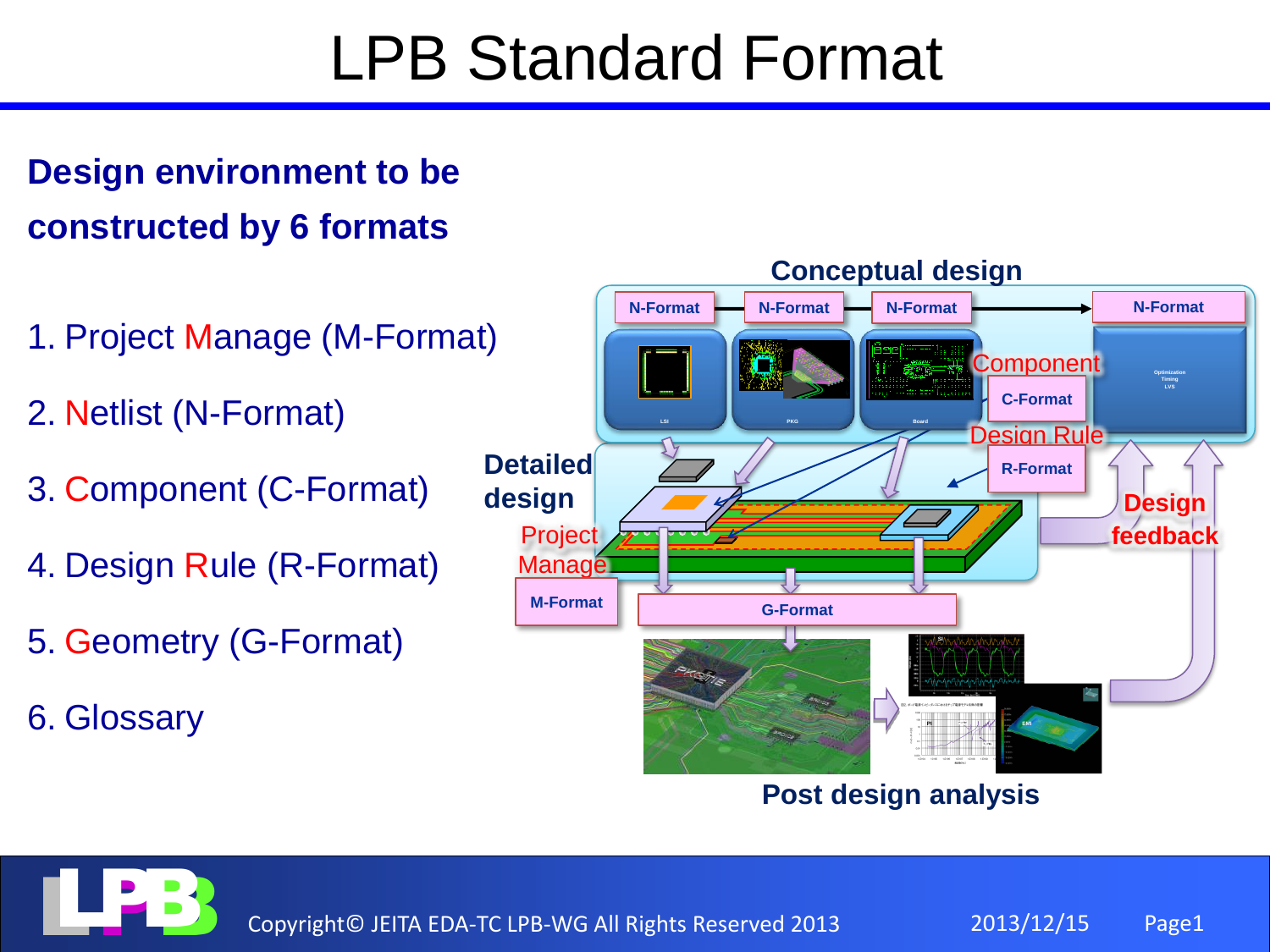| <b>Format</b>                       | <b>Abstract</b>                                                                                                                                   | <b>Benefit</b>                                                                                                                      |
|-------------------------------------|---------------------------------------------------------------------------------------------------------------------------------------------------|-------------------------------------------------------------------------------------------------------------------------------------|
| Project<br>Management<br>(M-Format) | Manage the LPB files of the LSI, package and board.<br>Manage the history, revision and update of<br>the files<br>JEITA original format using XML | Easy to Manage Design history<br>Easy to understand Design Status<br><b>Understanding The Latest Condition</b><br>for Verification  |
| <b>Netlist</b><br>(N-Format)        | Connection of the parts<br>Netlist between LSI, Package and Board.<br>Verilog HDL format                                                          | Easy to Check Connection Between LSI-<br>PKG-Board<br>Enable to Simulate on Board Level                                             |
| Component<br>(C-Format)             | Information of the parts that includes<br>Pin assignment<br>Design constraint<br><b>Design Status</b><br>JEITA original format using XML          | Easy to Verify for Optimization of LPB<br><b>Clarification of Constraint Condition</b>                                              |
| <b>Design Rule</b><br>(R-Format)    | Rules of the components that includes<br>Design rule<br>Assembly rule<br>Characteristics of the material<br>JEITA original format using XML       | <b>Clarification of Design Rule in Advance</b><br><b>Clarification of Verification Condition</b><br>Easy to Set up for Verification |
| Geometry<br>(G-Format)              | Geometry of the Package and Board<br>- XFL format                                                                                                 | <b>Efficient Use of Design Property</b><br>Use as Reference Design<br>Easy to convert Data                                          |

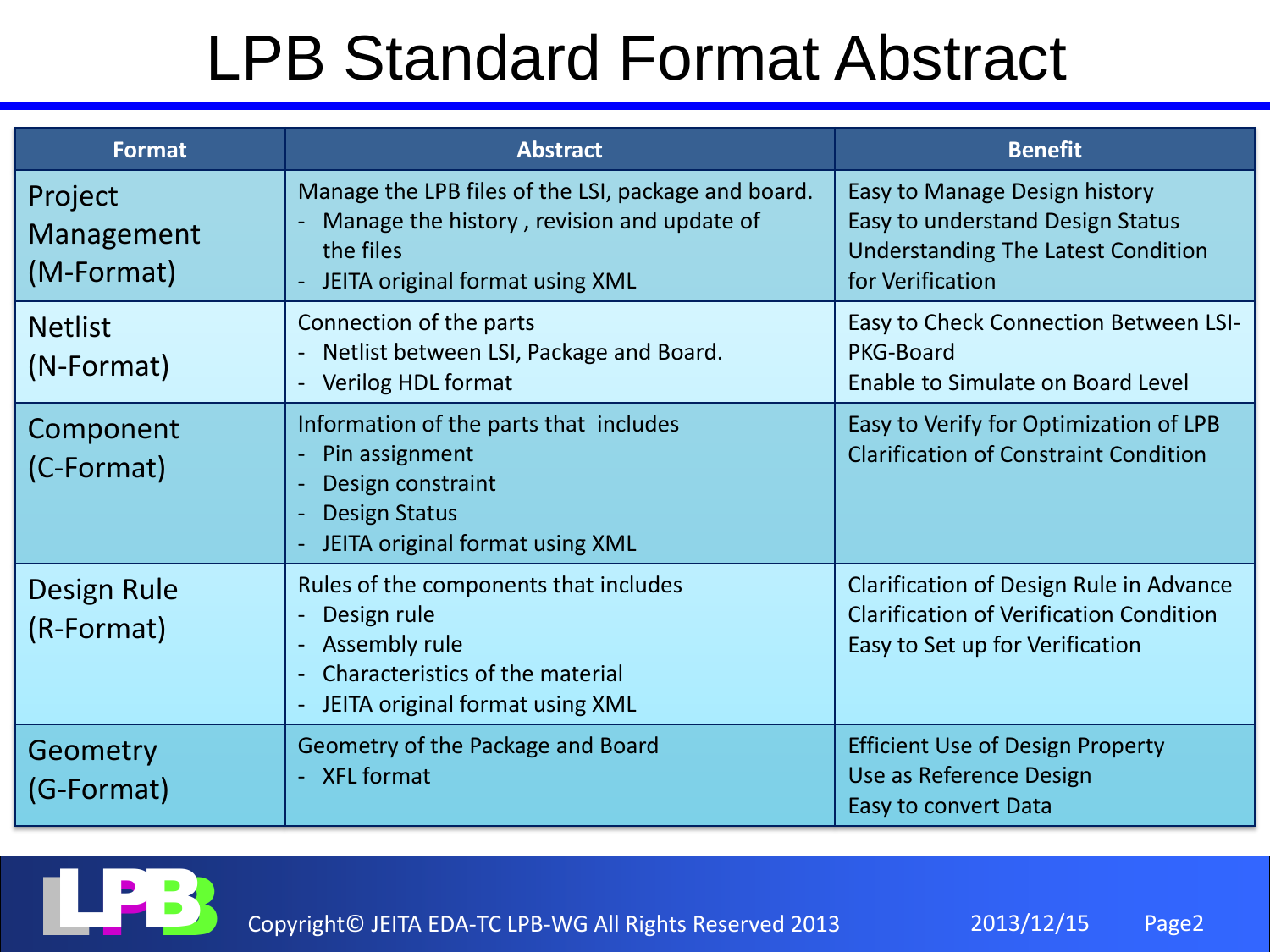#### **Project Manage (M-Format)**



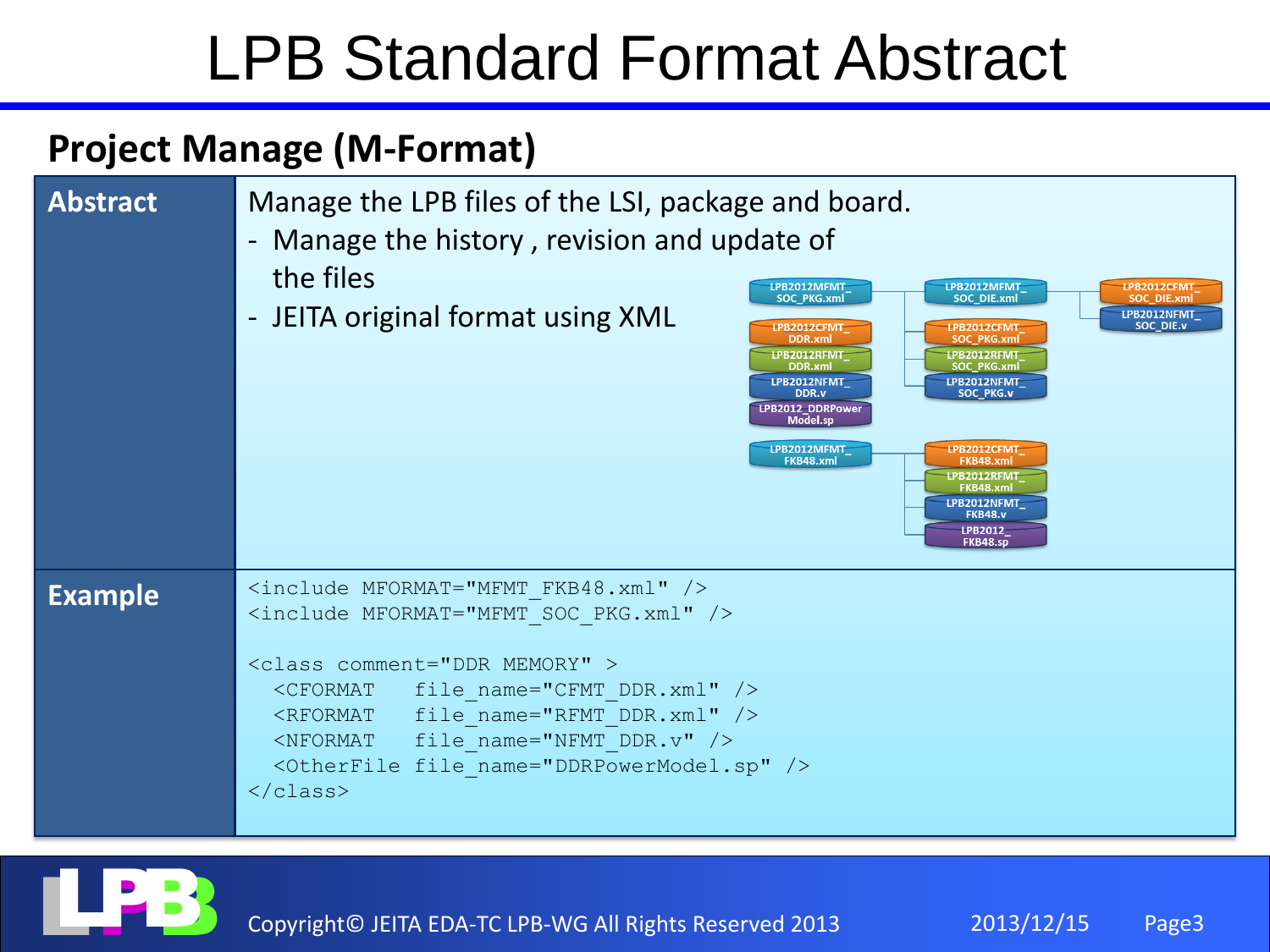#### **Netlist (N-Format)**

| <b>Abstract</b> | Connection of the parts<br>- Netlist between LSI, Package and Board.<br>- Verilog HDL format<br>FKB48<br><b>SOC PKG</b><br><b>SOC</b><br><b>FKB48</b><br>AVDD33<br>FKBDO[7:0]<br>FKBDO[23:0]<br>DDRAD[15:0]<br>AVDD33<br>AIN[7:0]<br>FKBDO[23:0] DDRAD[15:0]<br>FKBDO[15:8]<br>DDRBA[2:0]<br>VDD33<br>VDD33<br>BIN[7:0]<br>DDRBA[2:0]<br>FKBDO[23:16]<br><b>DDRCAS</b><br>CIN[7:0]<br><b>DDRCAS_N</b><br>DDRRAS<br><b>DDRRAS N</b><br>FKBDI[23:0]<br>FKBDI[7:0]<br>AOUT[7:0]<br>FKBDI[23:0]<br>DDRWE<br>DDRWE_N<br>FKBDI[15:8]<br><b>BOUT[7:0]</b><br>DDRCS<br>DDRCS_N<br>FKBDI[23:16]<br>COUT[7:0]<br>DDRCKE<br><b>DDRCKE</b><br>DDRODT<br>AGND<br>FKBCLK<br><b>DDRODT</b><br><b>AVSS</b><br><b>CLK</b><br><b>FKBCLK</b><br>$\texttt{DGND}$<br>FKBRST<br><b>DDRRESET</b><br><b>VSS</b><br><b>RST</b><br><b>FKBRST</b><br>DDRRESET_N<br>DDRCK0 F<br>MCR1.R7<br><b>DDRCK0</b><br>AGND + GRM1_C2<br><b>XTAL XTAL</b><br>DDRCK0 N<br>DDRCK0_N<br><b>TAL0</b><br>X <sub>2</sub><br><b>XTAL0</b><br>DDRCK1_F<br>MCR1<br>DDRCK1<br>XTAL1<br>$\Lambda\mathrm{GND}$<br>XTAL1<br><b>R8</b><br>GND X1<br>XTAL1<br>DDRCK1 N<br>DDRCK1_N<br>AGND < |
|-----------------|----------------------------------------------------------------------------------------------------------------------------------------------------------------------------------------------------------------------------------------------------------------------------------------------------------------------------------------------------------------------------------------------------------------------------------------------------------------------------------------------------------------------------------------------------------------------------------------------------------------------------------------------------------------------------------------------------------------------------------------------------------------------------------------------------------------------------------------------------------------------------------------------------------------------------------------------------------------------------------------------------------------------------------------------------------------------------------------------------------------------------------------|
| <b>Example</b>  | module JEITA SAMPLE<br>$( )$ :<br>wire $[23:0]$ FKBDO;<br>wire $[23:0]$ FKBDI;<br>wire VDD33 ; $/*$ PG NET $*/$<br>wire DGND ; $/*$ PG NET $*/$<br>FKB48 FKB48 ( .AIN (FKBDO), .AOUT (FKBDI) ) ;<br>SOC PKG SOC (<br>. FKBDO (FKBDO), . FKBDI (FKBDI)<br>$\rightarrow$ :<br>endmodule                                                                                                                                                                                                                                                                                                                                                                                                                                                                                                                                                                                                                                                                                                                                                                                                                                                  |

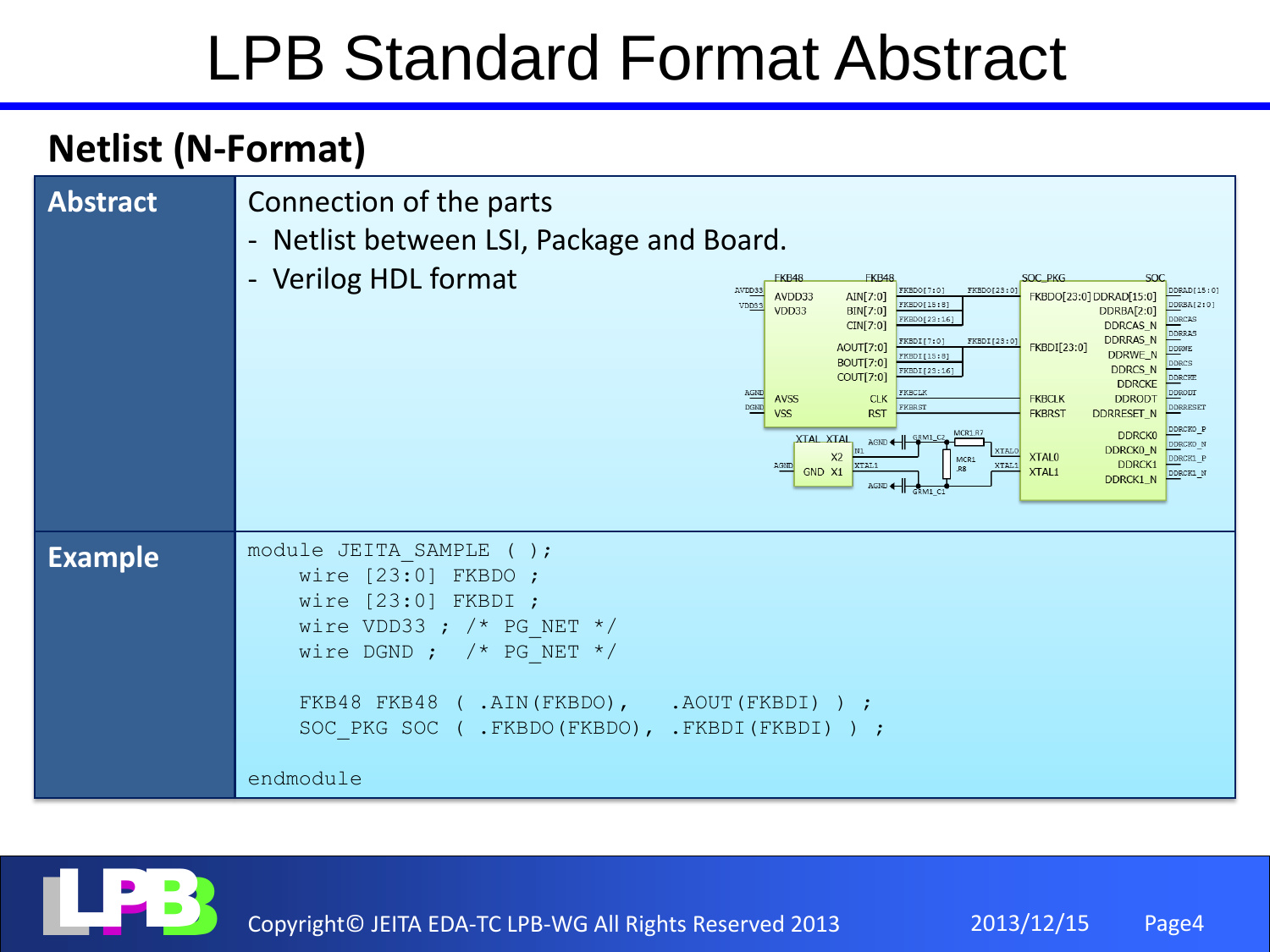#### **Component (C-Format)**



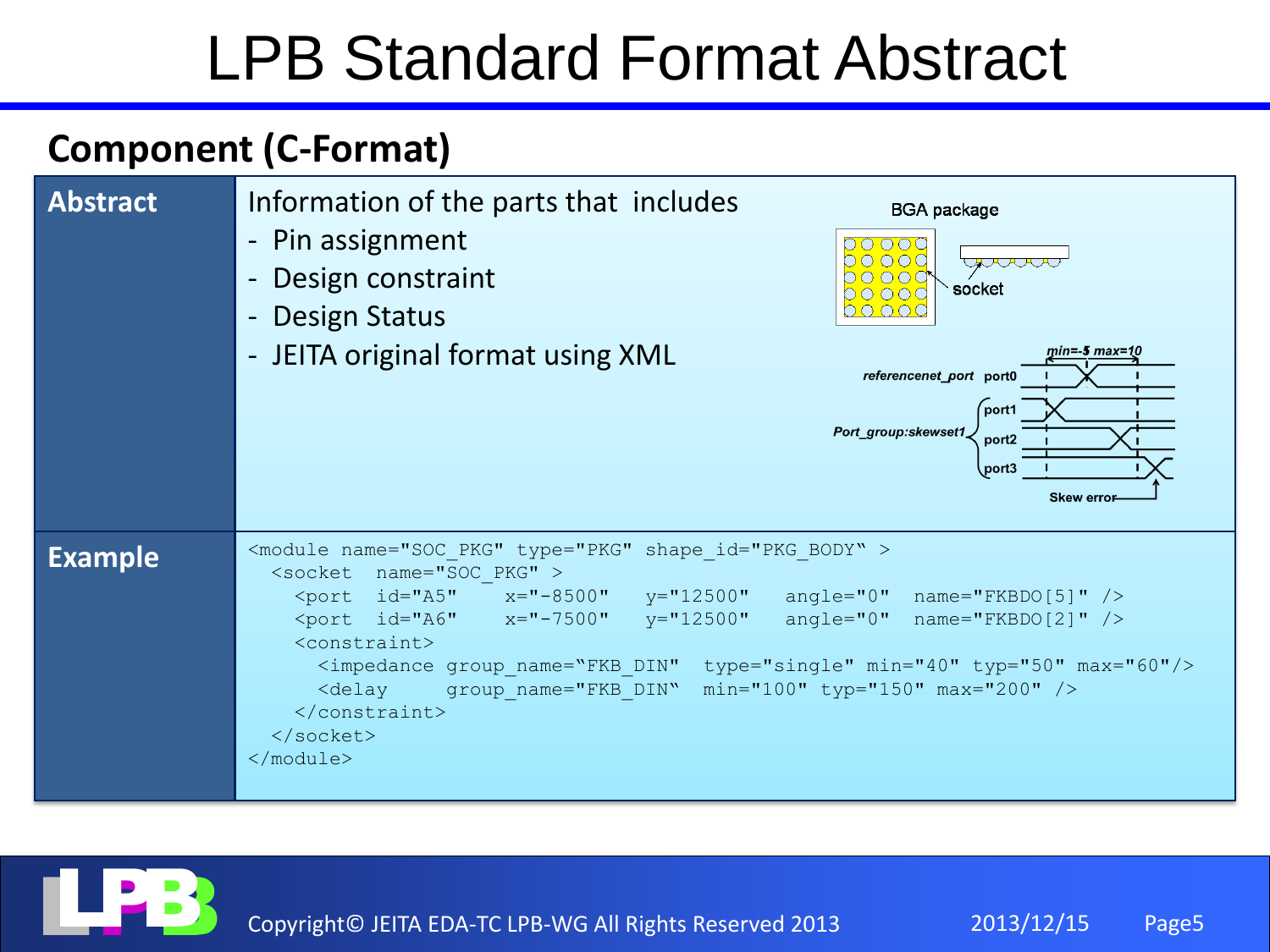#### **Design Rule (R-Format)**



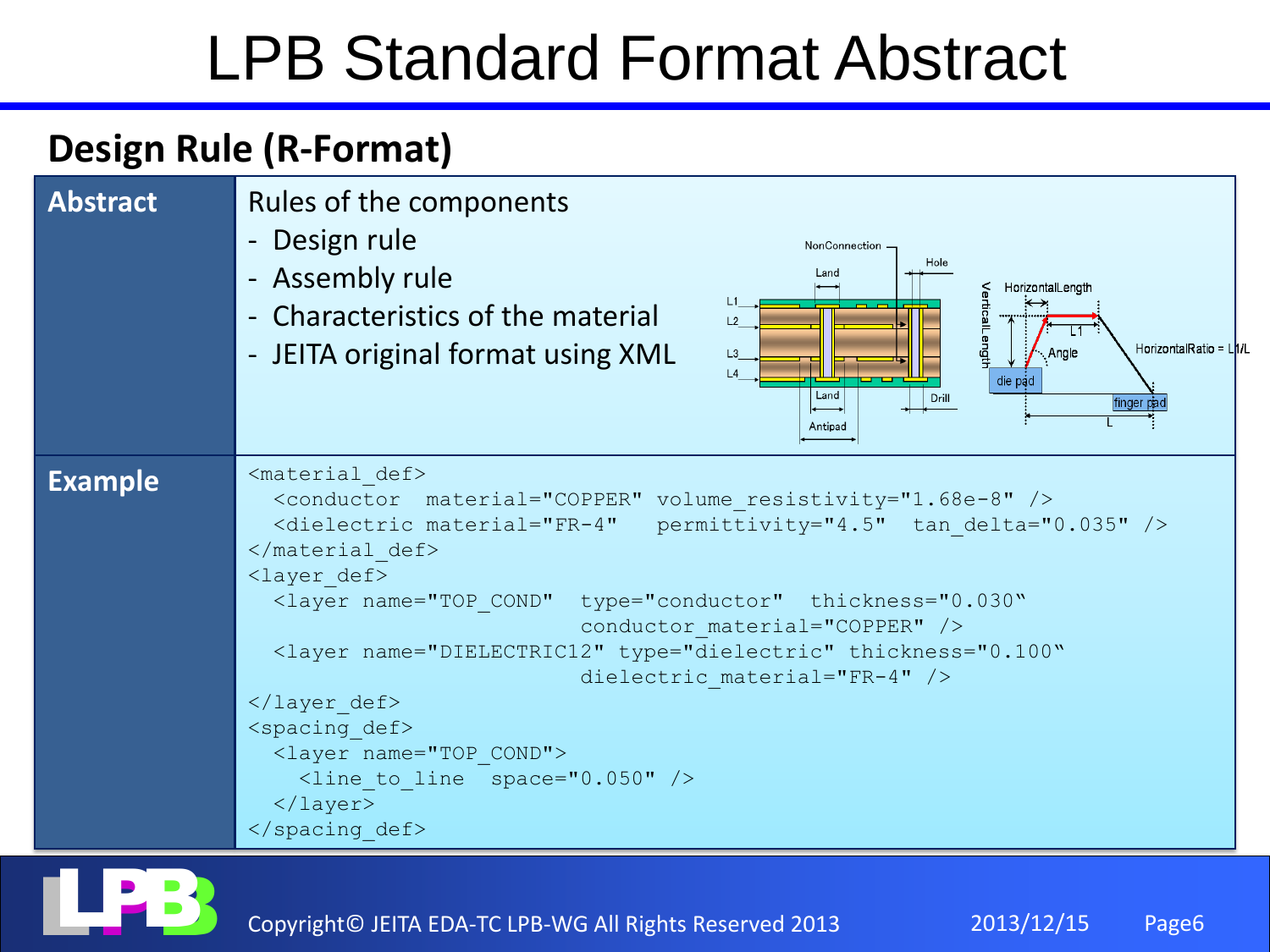#### **Geometry (G-Format)**

| <b>Abstract</b> | Geometry of the Package and Board<br>134 35<br><b>Kathara</b><br>- XFL format                                                                                                                                         |
|-----------------|-----------------------------------------------------------------------------------------------------------------------------------------------------------------------------------------------------------------------|
| <b>Example</b>  | shape 1 4 53.2 26.8 90 N<br>via 1 4 V020C060C085 54.55 20 0 N<br>via 2 3 B010C050C075C23 41 24.25 0 N<br>shape 1 11 35.5 29 0 N<br>via 1 2 B010C030C12 35.5 29 0 N<br>path 2 0.1 {<br>41 24.25<br>41.000000 24.750000 |